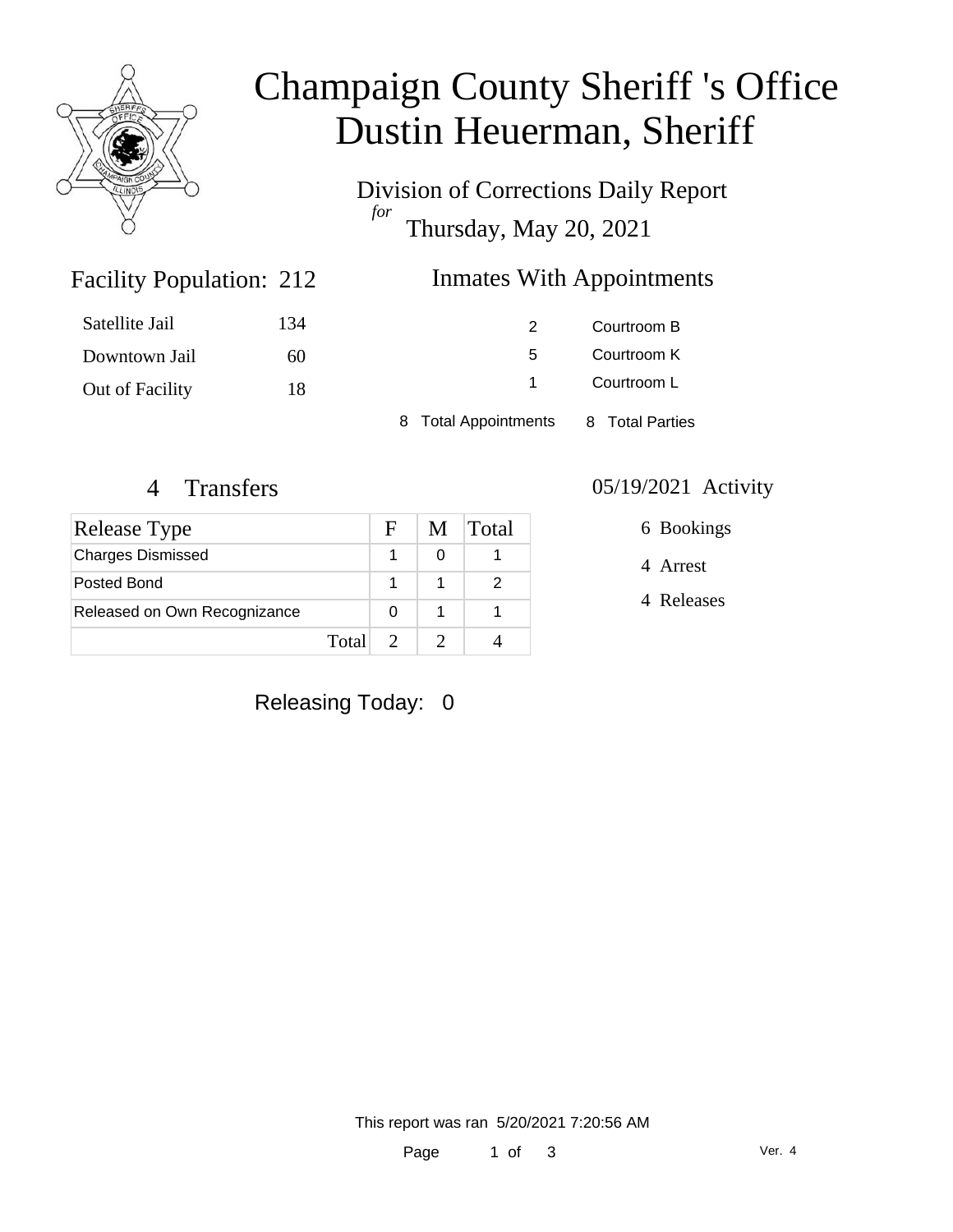

# Champaign County Sheriff 's Office Dustin Heuerman, Sheriff

Division of Corrections Daily Report *for* Thursday, May 20, 2021

| <b>Custody Status Count</b> |  |  |
|-----------------------------|--|--|
|-----------------------------|--|--|

- Civil Sentenced IDOC 1
- Electronic Home Dentention 17
	- Felony Arraignment 2
	- Felony Pre-Sentence 6
	- Felony Pre-Sentence DUI 1
		- Felony Pre-Trial 119
	- Felony Sentenced CCSO 4
	- Felony Sentenced IDOC 36
	- Felony Sentenced Other 1
		- Hold Other 1
		- Hold Sentenced IDOC 2
	- Misdemeanor Arraignment 2
		- Misdemeanor Other 1
		- Misdemeanor Pre-Trial 6
			- Petition to Revoke 4
			- Remanded to DHS 7
				- Traffic Pre-Trial 1
		- Traffic Sentenced CCSO 1
			- Total 212